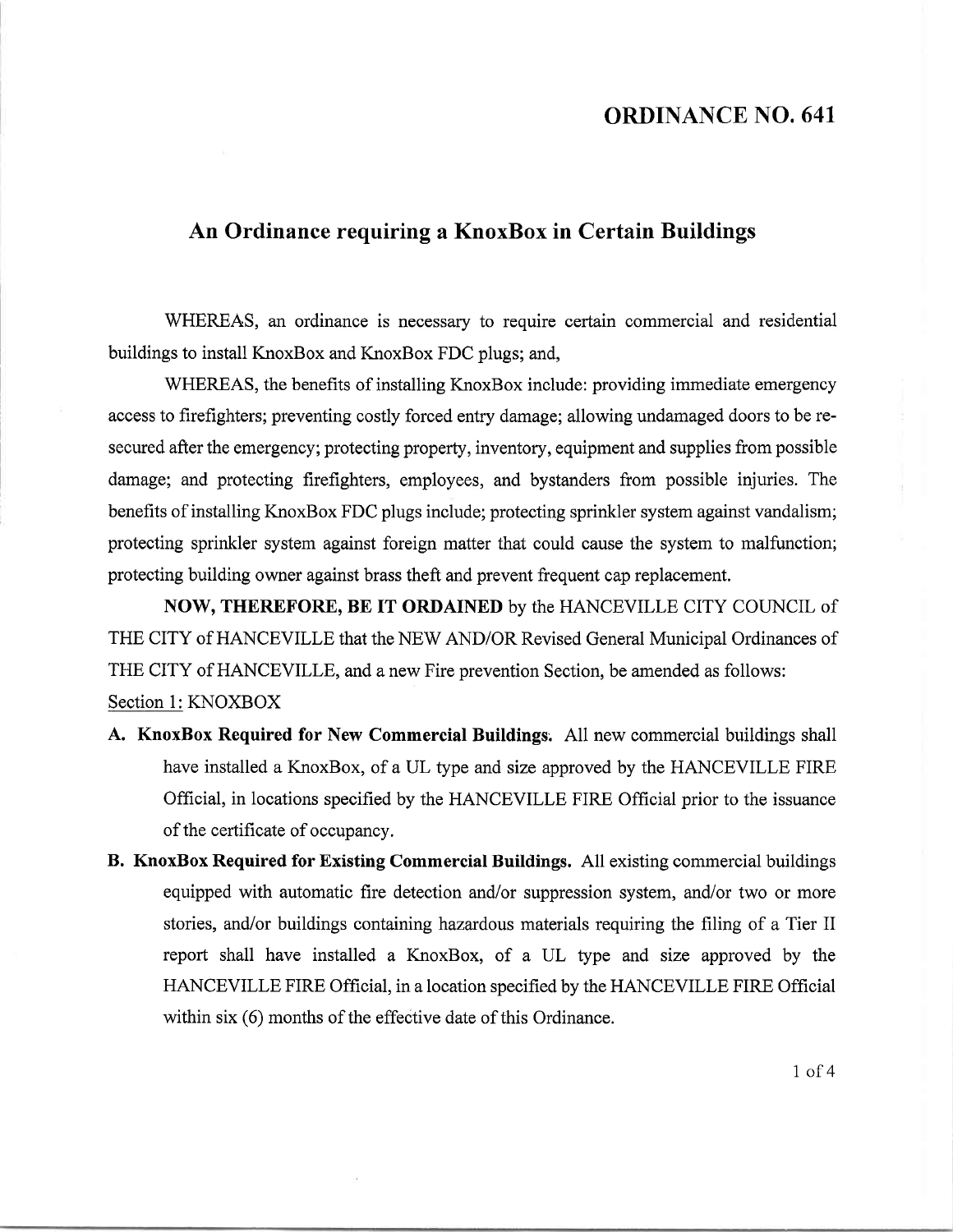- C. KnoxBox Required for New Multi-Family Residential Structures. All New multi-family residential structures that have restricted access through locked doors and have an common corridor for access to the living units and/or that have elevators serving upper floors shall have installed a KnoxBox, of a UL type and size approved by the HANCEVILLE FIRE Official, in a location specified by the HANCEVILLE FIRE Official.
- D. KnoxBox Contents. All KnoxBoxes shall contain clearly labeled keys with regard to their function and access into the property and/or building, and to any locked areas within the said building as well as any alarm panel codes. This can include: exterior entry door key, interior entry key(s), alarm panel codes, alarm devises (pull station) key, and alarm panel key as the HANCEVILLE FIRE Official may direct. Anytime the locks on the door for which the keys are stored in the KnoxBox are changed, the owner of the building must immediately notify the HANCEVILLE FIRE Official.
- E. KnoxBox FDC Plugs Required for New Commercial Buildings. All new commercial buildings requiring a fire protection system shall have installed KnoxBox FDC Plugs, of a UL type and size approved by the HANCEVILLE FIRE Offrcial, on all fire protection systems prior to the issuance of the permit of occupancy. Any building equipped with an automatic sprinkier system shall provide a Knox Box FDC Plugs on an outside most wall accessible to Hanceville Fire & Rescue personnel in case of emergency.
- KnoxBox FDC Plugs Required for Existing Commercial Buildings. All existing commercial buildings equipped with an automatic fire suppression system, shall have installed KnoxBox FDC Plugs, of a UL type and size approved by the HANCEVILLE FIRE Official, in a location specified by the HANCEVILLE FIRE Official within six (6) months of the effective date of this Ordinance. F.
- G. Penalties. Any property or building owner failing to comply with, or in violation of the terms of this Ordinance after notice from the City of Hanceville and the HANCEVILLE FIRE Official, shall be subject to a fine of Five Hundred Dollars and Zero Cents (\$500.00). If the building is not brought into compliance within six (6) months, it shall be considered a new infraction subject to an additional Five Hundred Dollars and Zero Cents (\$500.00) fine.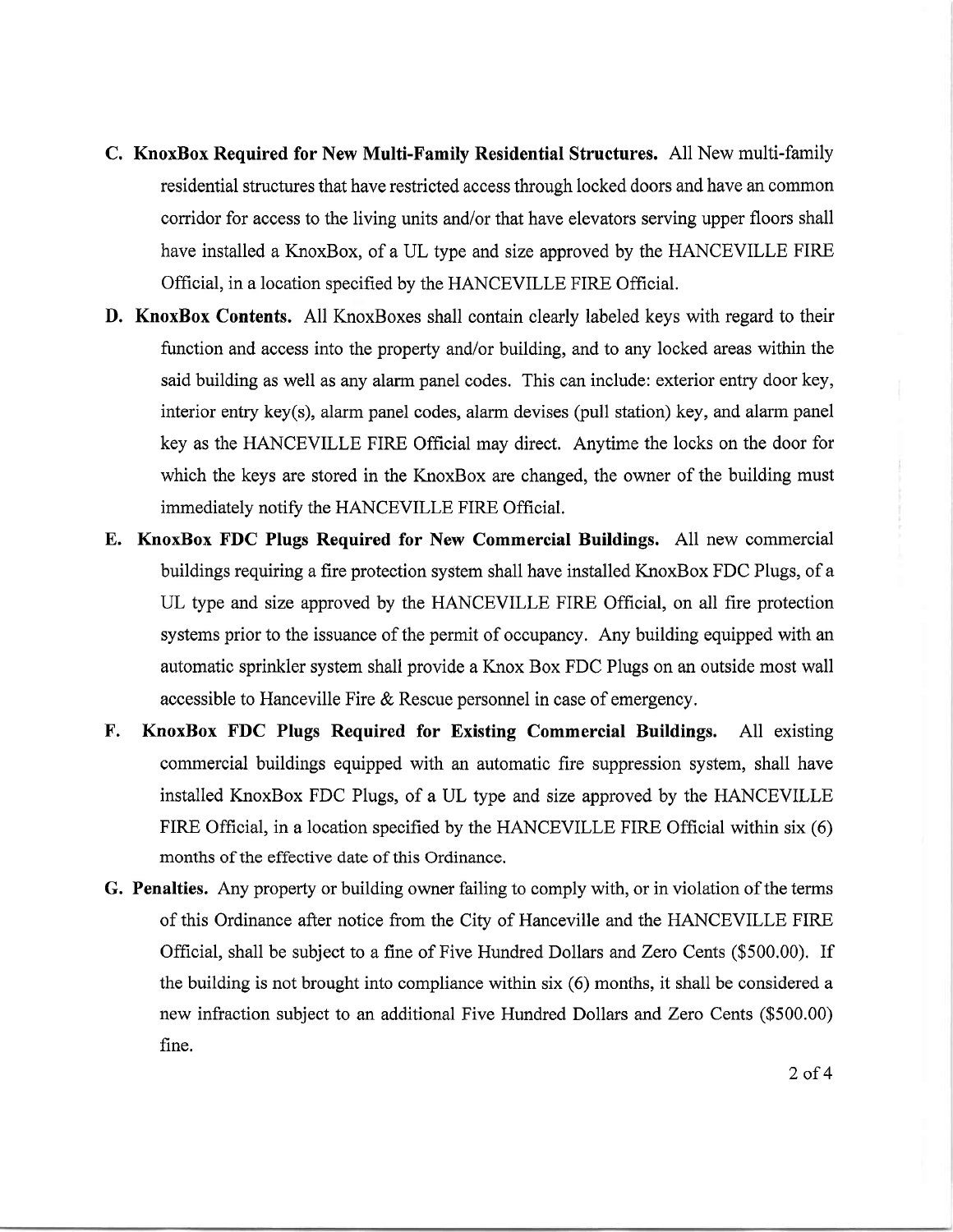## H. Definitions.

A KnoxBox means a secure rapid entry system that is designed to be used by Hanceville Fire Department Personnel in the event of an emergency to gain entry into a structure by using the enclosed owner provided key(s).

KnoxBox FDC Plugs means a secure rapid entry system that is designed to be used by the Hanceville Fire Department Personnel in the event of an emergency to gain access to automatic sprinkler system FDC=s.

All boxes and plugs shall be UL (Underwriters Laboratories) certified and approved by the HANCEVILLE FIRE Official.

- I. KnoxBox Installation. Generally, the KnoxBox is installed no lower than 4 feet and no higher than 5 feet to the finished grade and to the right of and within 4 foot of the main entry (front) door. However, building architectural features may adjust this general approach. All automatic sprinkler system FDC=s will be mounted on outside most wall approved by the HANCEVILLE FIRE Official. Deviation from the stated installation requirements must have prior approval from the HANCEVILLE FIRE Official.
- J. Purchasing a key vault (KnoxBox) or (KnoxBox FDC Plugs). The HANCEVILLE FIRE Official shall determine which company shall be used to fulfill the requirements of this Ordinance.
- K. Definition of Commercial Building. A commercial building shall be considered a building where industry, trade or business is carried on or where any process or operation, directly or indirectly, related to any industry, trade or business is carried on and where any person is employed by another for direct or indirect gain or profit.
- L. EXCEPTIONS to REQUIREMENT to INSTALL KNOXBOX. Businesses or Properties that are open and staffed 24 hours, 365 days per year are exempt from this ordinance. Any business owner with 3 or more properties affected by this ordinance shall request extra time, to comply, in writing to the HANCEVILLE FIRE Official. A11 requests will be submitted to Hanceville Fire & Rescue, 112 Main Street, Hanceville, AL 35077. Requests will be reviewed by the HANCEVILLE FIRE Official and a written response given within 14 business days. There will be no exceptions to the requirement of FDC Plugs.

3 of 4